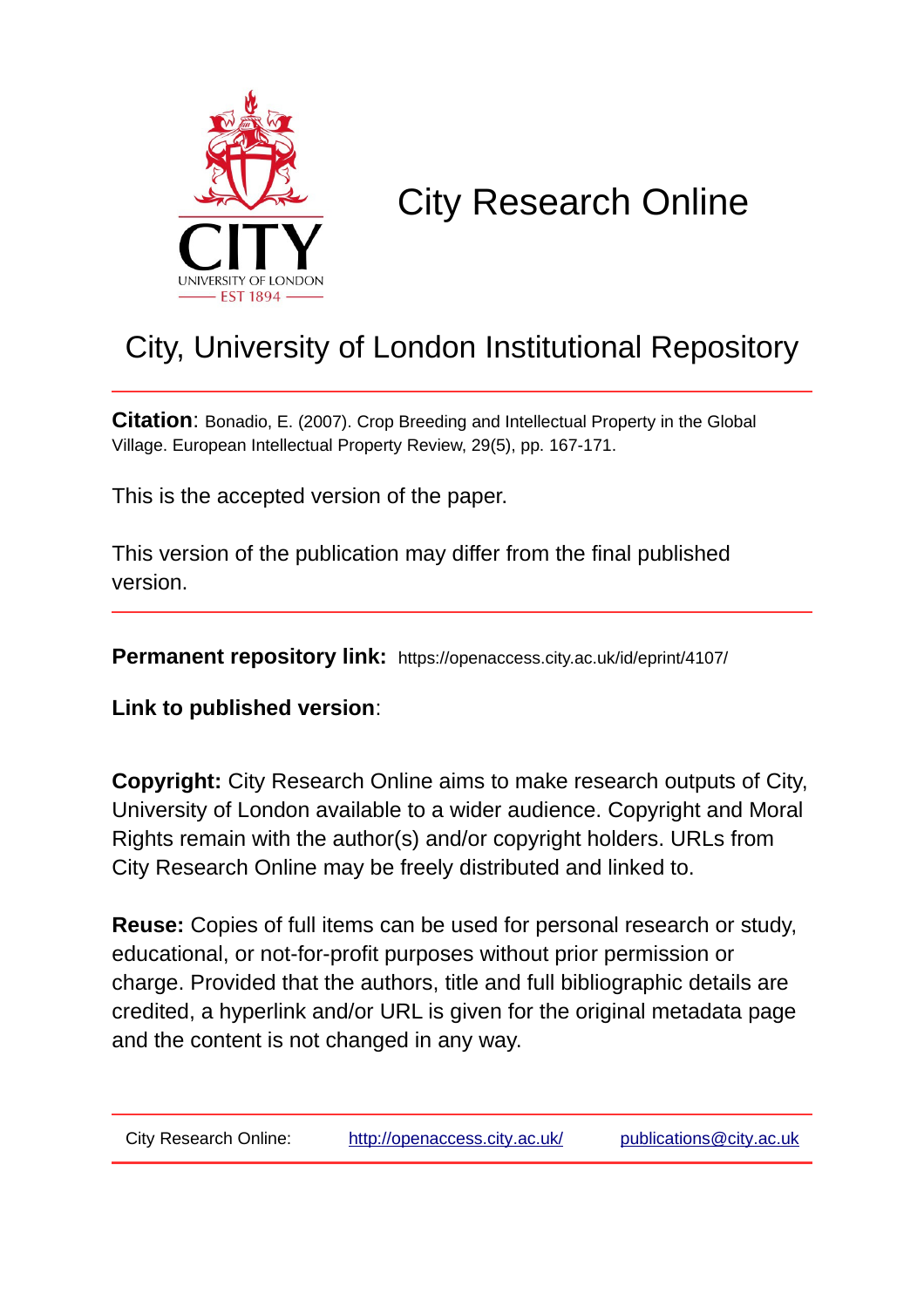# **European Intellectual Property Review**

2007

# **Crop breeding and intellectual property in the global village**

Enrico Bonadio

**Subject:** Intellectual property. **Other related subjects:** Agriculture. International trade

**Keywords:** Biodiversity; Developing countries; International trade; Patents; Plant varieties; Treaties

**Legislation:** International Convention for the Protection of New Varieties of Plants 1991 Agreement on Trade-Related Aspects of Intellectual Property Rights 1994 (WTO)

**\*E.I.P.R. 167** In the past years the subject of intellectual property rights (IPRs) has acquired more and more importance and has become a fundamental topic in debates about globalisation and economic development. As is known, the primary justification for the establishment of IPRs is economic. By offering a temporary monopoly for the commercial exploitation of an innovation, IPRs tend to provide an incentive for creative endeavours by inventors and authors.

Increased interest has been given in the past few years to strengthening IPRs in crop breeding. The number of countries that grant IPRs is growing, the types of inventions that can be protected are expanding, and the scope of protection offered by IPRs systems in different countries has also broadened. The relevance of IPRs for plant breeding and the seed industry is being further enhanced by the development of plant biotechnology, which engendered patents for genes, tools and processes that are increasingly common part of modern plant breeding[.](#page-5-0) $<sup>1</sup>$ </sup>

The use of IPRs in plant breeding--especially in developing and least developed countries--raises a number of important issues, including food security and biodiversity conservation, smallholders' access to technology, the possible monopolisation of genetic resources, the relevance and admissibility of follow-on research, the growth of the domestic private seed sector and the status of farmer-developed varieties. Moreover, the development of new plant varieties has always relied to some extent on public research, partly in response to the traditional public good nature of crop germoplasm, and it is believed that the application of IPRs to the products of a publicly funded endeavour might be problematic[.](#page-5-1) $2^2$ 

It is therefore worthwhile to write a few words on the two main international treaties related to IPRs in crop breeding, i.e. the Convention for the Protection of New Varieties of Plants (UPOV Convention[\)](#page-5-2) $3$ and the Agreement on Trade-related Aspects of Intellectual Property Rights (TRIPs Agreement) of the World Trade Organization (WTO)[.](#page-5-3)<sup>4</sup> Both treaties have played and are playing a major role in increasing worldwide the level of intellectual property protection in plant breeding.

# **The UPOV Convention**

The UPOV Convention requires that each member country must adopt national legislation to give plant varieties legal protection. That means that whoever creates a new plant variety (i.e. the breeder) must be given an adequate legal protection, such protection consisting of the possibility for the breeder to prevent others from commercially exploiting the new variety.

By providing plant variety protection (PVP), the UPOV Convention should aim to encourage the development of new varieties of plants, for the benefit of society at large. In particular, this treaty should contribute to the well-being of the population by contributing most particularly to (1) food security and availability (by the increase in quantity, quality and diversity of foodstuffs); (2) sustainable agriculture (for example, by a more efficient use of available resources and inputs or by the use of pest and disease resistant varieties); and (3) protection of the environment and biodiversity (for example, by reducing pressure on natural ecosystems through better productivity of cultivated lands, and increase in species diversity[\).](#page-5-4) $5$ 

This article will now examine the most important provisions of the UPOV Convention in order to (try to) verify whether the above-mentioned targets are being met by adopting UPOV-like systems.

A plant variety is protectable under the UPOV system if it is distinct, uniform and stable (so-called DUS criteria). In particular, "uniformity" and "stability" are very relevant requirements. First of all, a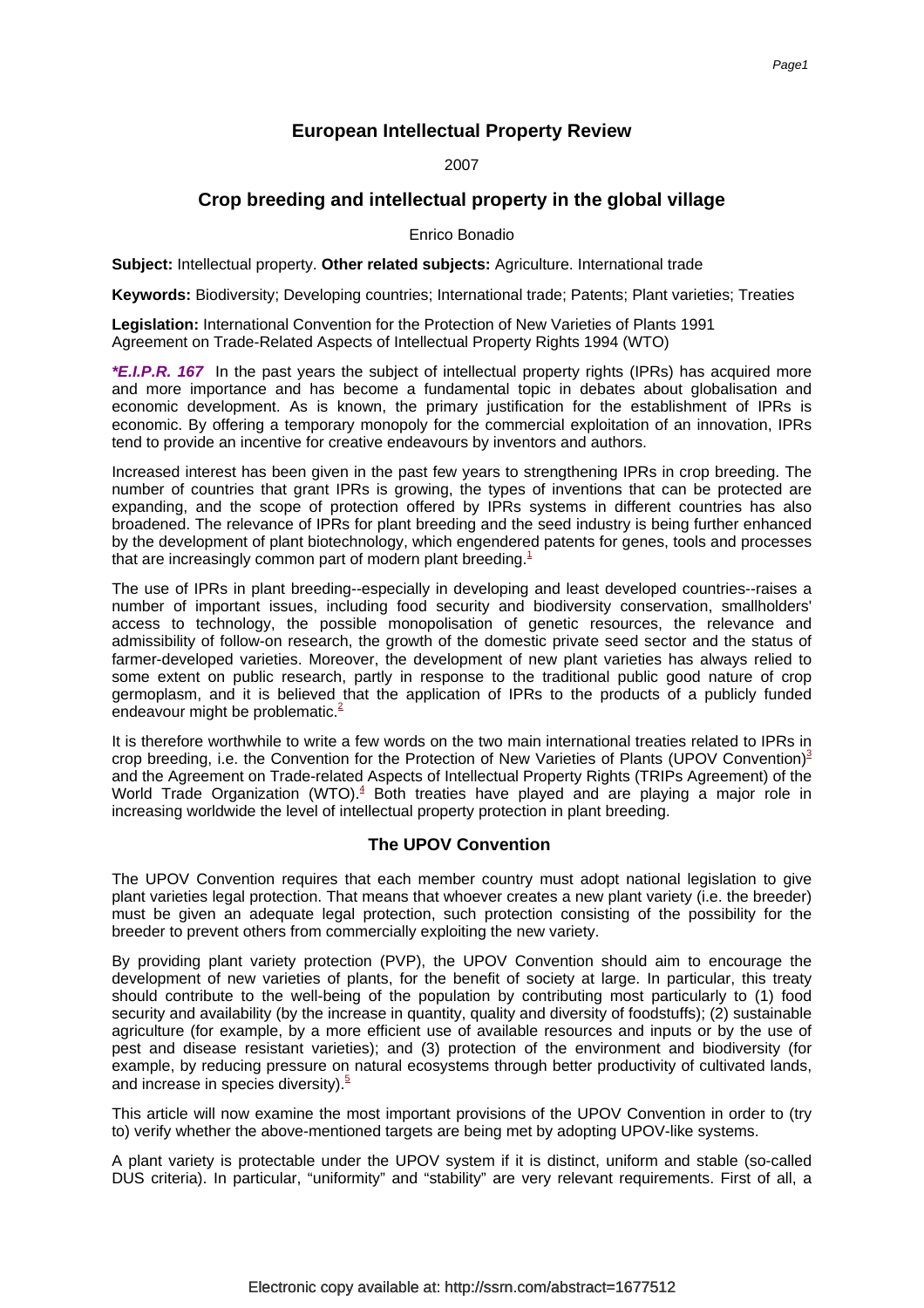However, the above requirements have been criticised by commentators as discouraging variability in plant varieties that are often useful for sound agricultural **\*E.I.P.R. 168** practices, and as denying protection to breeders of cultivated landraces that exhibit diversity traits and are adapted to the needs of local farmer[s.](#page-5-5)<sup>6</sup> Some scholars and non-governmental organisations, therefore, fear that the UPOV system--contrary to its stated purposes--is capable of reducing plant genetic diversity by rewarding breeders of uniform plant varieties, which can represent a shift towards non-sustainable monoculture systems.

plant breeding for industrial agriculture.

Moreover, some do not agree that UPOV-like systems orient plant breeding towards food security. For example, in Zimbabwe more than 70 per cent of all PVP applications filed as of 1999 were on industrial or "cash" crops, such as ornamentals, fibres, oilseed and tobacco, and only 30 per cent covered what can be classified as food crops[.](#page-6-0)<sup>7</sup> In Kenya, by May 1999, of the 140 PVP applications approved, only one was on a food crop: more than 90 per cent of the PVP certificates were for flowers, while the rest went to coffee, sugarcane and barley for the beer industry[.](#page-6-1) $8$ 

Furthermore, as is known, the 1991 and last version of the UPOV Convention strengthened the rights of breeders (as compared to the earliest versions of 1961 and 1978), bringing about major changes in PVP: such an evolution has been curiously labelled as a case of "legislative Darwinism[".](#page-6-2)

In particular, unlike the 1978 version, the 1991 treaty expressly states that PVP must be extended to plant varieties which are (1) merely discovered and then developed by the breeder (and not only created); (2) essentially derived from protected varieties; (3) moreover, the 1991 version strongly limits the so-called "farmers' privilege".

## **Mere discovery**

This first issue is very important. In other words, the last version of the UPOV Convention rewards and protects activities merely consisting of discovering and further developing varieties already existing in nature.

The author fears that this provision (and in particular the term "developing") might be interpreted by plant variety offices and legislators as meaning that the relevant protection is granted without requiring breeders who discover new varieties to carry out a particularly "creative" action (such as hybridisation or selective propagation)[.](#page-6-3)<sup>10</sup> In the author's opinion such an interpretation would not be consistent with the basic principle governing intellectual property systems, according to which--as mentioned earlier--IPRs tend to provide an incentive for "creative" endeavours by inventors and authors. The author fears that countries (especially the biodiversity-rich ones)--whose national legislator or plant variety office interpret the provision at issue in such a way--are exposed to a major risk, i.e. the progressive monopolisation of plants which are already existing in nature and known and thus should belong in the public domain (as is stated by the UN Convention on Biological Diversity of 1992). $\frac{11}{1}$  $\frac{11}{1}$  $\frac{11}{1}$ 

# **Derived from protected varieties**

The second issue is also important. UPOV '91 extends the breeder's exclusive ownership rights to essentially derived varieties (which was not provided in the 1961 and 1978 versions). On the one hand, the drafters of the 1991 version said that this provision was necessary to prevent a second generation of breeders from making merely "cosmetic" changes to existing varieties in order to claim protection for a new variety. On the other hand, some commentators have pointed out that--by preventing second generation of breeders from developing new plant varieties which are essentially derived from protected ones--the UPOV system is liable to stifle research activities in the agricultural sector. This appears to be particularly true if we think that ongoing progress in crop breeding often depends on the possibility of accessing existing genetic resources and further developing the same: as has been pointed out, "a new plant variety cannot be created from scratch"[.](#page-6-5)<sup>12</sup>

# **Limitation of the farmers' privilege**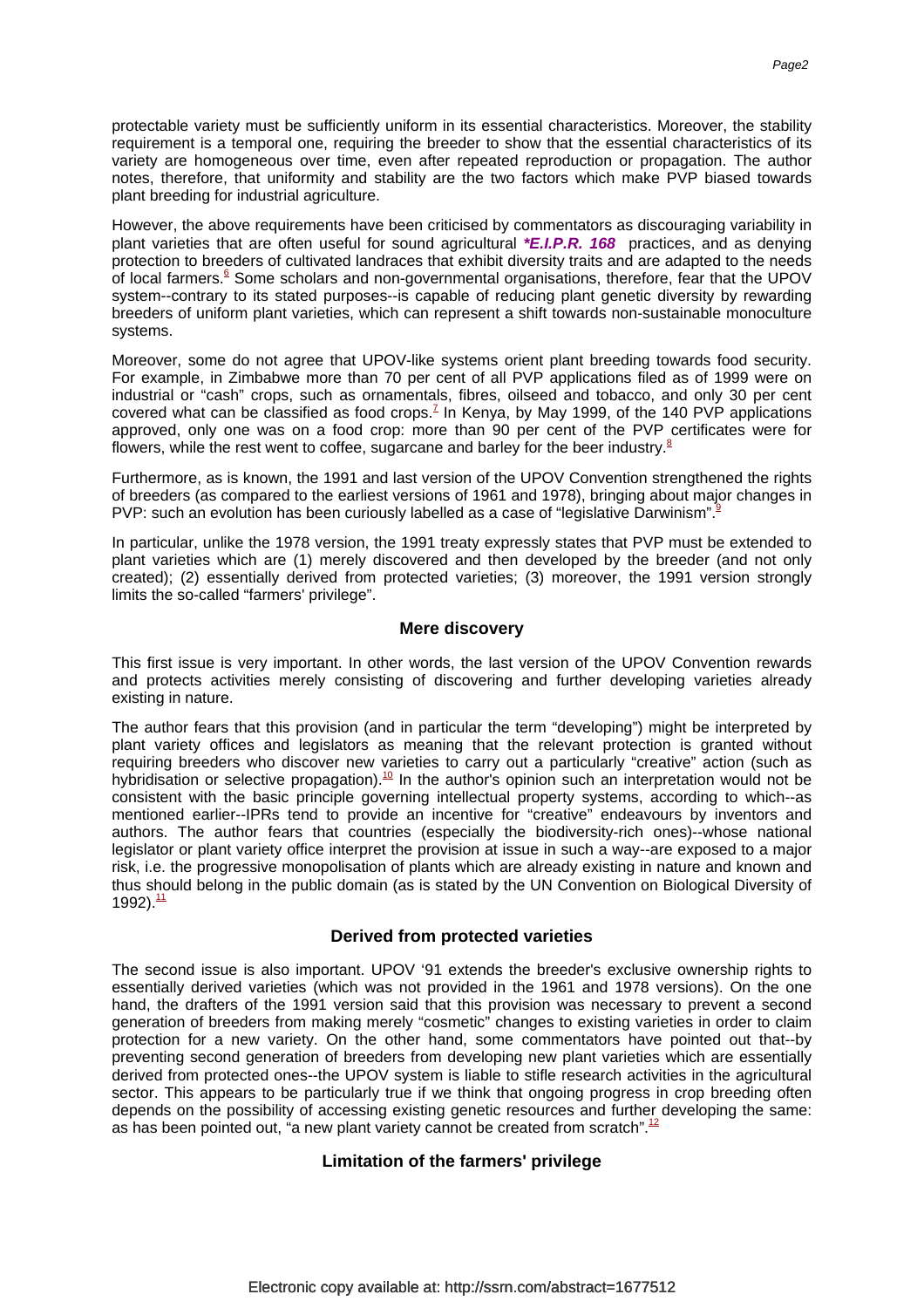The 1991 version of the UPOV Convention, moreover, strongly limits the "farmers' privilege". The farmers' privilege is the right of farmers who have purchased a seed of a protected variety to save seeds from the resulting harvest for planting in the subsequent season; moreover, under some legislations, farmers' privilege includes the right, not only to replant, but also to exchange and sell certain quantities of seeds for reproductive purposes.

Unlike the 1978 Act, the 1991 version does not authorise farmers to sell or exchange seeds with other farms for propagating purposes. This limitation has been criticised as inconsistent with traditional and age-old practices of farmers in many developing and least developed countries, where seeds are regularly excha[n](#page-6-6)ged for purposes of crop and variety rotation<sup>13</sup> **\*E.I.P.R. 169** (crop rotation is considered a wise practice for many reasons, disease avoidance being a major one). In fact, it is believed that food security of many local communities in most developing countries depends largely on their saving, sharing and replanting seeds from the previous harvest (which the 1991 UPOV Convention either limits or prohibits). Moreover these practices--which take place within the same community and are co-operative rather than profit-oriented--appear to be essential to preserve the vitality of the crops across their different generations, and contribute to genetic diversity[.](#page-6-7)<sup>14</sup>

## **The TRIPs Agreement**

The other international agreement which provides intellectual property protection to plant breeding is the TRIPs Agreement. This treaty requires all WTO members to introduce at least a minimum level of protection in their national laws for biotechnological inventions and plant varieties. In particular, Art.27.3(b) of this treaty provides that (1) certain agro-biotechnological inventions must be considered patentable, and that (2) "Members shall provide for the protection of plant varieties either by patents or by an effective sui generis system or by any combination thereof".

## **Patent rights**

As is known, patent rights--being IPRs--have the same rationale and purpose as PVP. Whoever makes a new invention (for example, an agro-biotechnological invention) is given legal protection, such protection consisting of the possibility for the inventor to prevent others from commercially exploiting the said new invention. By providing that, the TRIPs Agreement aims to promote the creation of useful inventions.

In particular, agricultural biotechnology is a technique used by scientists to create, improve or modify plants (e.g. genetic engineering). Several scientists believe that agricultural biotechnology has great economic and humanitarian potential. There might be vast benefits: genetically modified seeds potentially have the ability to combat malnutrition and poverty by creating speciality crops with high productivity, better nutrition value and enhanced resistance to disease[s.](#page-6-8)<sup>15</sup> It is also for these benefits that the TRIPs Agreement made it compulsory to provide patent protection for such kinds of inventions.

However, some commentators underline the possible connection between the patent system and a bias towards centralised agricultural research. They believe, in particular, that patent protection in the agrobiotech sector enhances incentives to develop seeds with a large potential demand and that--to ensure maximum demand for their patented products--biotech companies tend to focus their research on commonly utilised high-value crops and develop varieties that can be cultivated as widely as possible. Therefore some think that the use of patented agro-biotechnological inventions favours centralised crop breeding and the creation of uniform environmental conditions, as well as discouraging agro-ecological research or local breeding tailored to local conditions. The effects of this patent-supported bias towards centralised crop breeding programmes might be, inter alia, decreased crop diversity and decreased spatial genetic diversity[.](#page-6-9)<sup>16</sup>

#### **Plant varieties**

As far as plant varieties are concerned, the TRIPs Agreement obliges the WTO Members to provide a form of protection, giving freedom in choosing the appropriate system. States can choose between patent protection, a *sui generis* system or any combination thereof.

It is difficult to precisely identify the sui generis system mentioned by Art.27.3(b) of the TRIPs Agreement.

On the one hand, some industrialised countries are of the opinion that the sui generis system at issue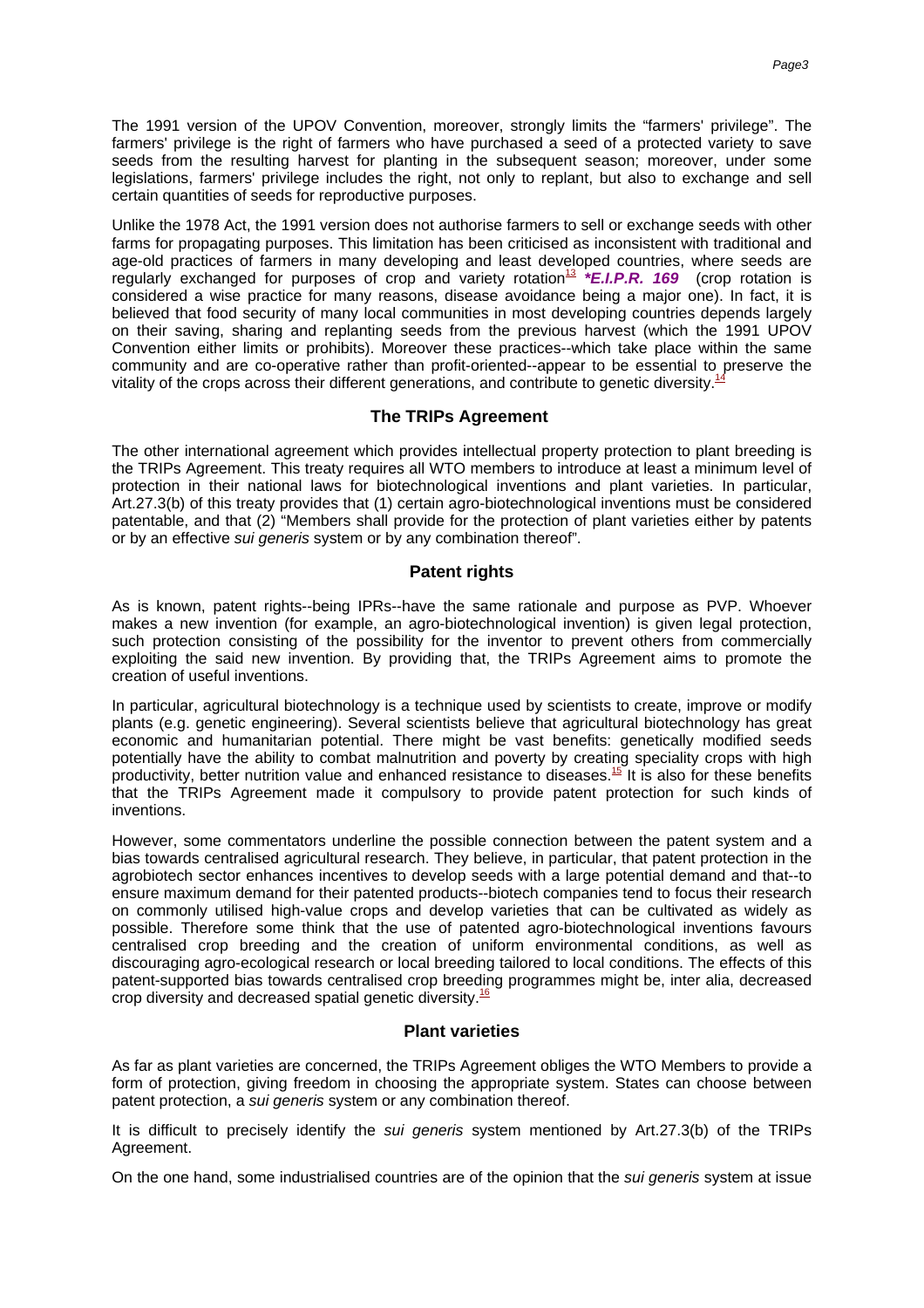should be the one provided by the UPOV Convention, or at least a UPOV-like one.

On the other hand, many developing countries are convinced that--when implementing such provision-- states can devise a system different from a UPOV-based one and consequently balance the interests of plant breeders and society as a whole, including local farmers. In this regard, a good example is the Indian Protection of Plant Varieties and Farmers' Rights Act of 2001, which recognises at the same time the rights of both breeders and farmers.

Moreover, some propose to design a sui generis system by adding to the DUS requirements an additional one, i.e. the so-called "value for cultivation and use" requirement (VCU[\).](#page-6-10)<sup>17</sup> Defining the VCU requirement would be left to national governments and could be adopted to ensure that breeders contribute to certain national priorities. For example, for a new variety to acquire protection, VCU might require applicants to demonstrate the socio-economic welfare or environmental benefits of the new variety, such as how it might benefit small farmers in terms of enhancing productivity or requiring fewer external input[s.](#page-6-11) $^{18}$ 

# **Other critical considerations**

The trend towards increasing intellectual property protection in plant breeding and agro-biotechnology entails other important consequences.

**\*E.I.P.R. 170** First, private sector research in agriculture has radically increased, driven in part by the possibilities of profits supported by IPRs, especially PVP and patents. The author notes that in the past--e.g. when the Green Revolution took place in the 1960s--crop breeding was carried out mainly by the public sector and especially through public-funded research.

Secondly, the author notes that--also owing to increasing intellectual property protection--the private sector industry has greatly centralised. What was once an industry in which small seed breeders played a major role has now become a global oligopoly dominated by few leading multinational companies. Mergers between agro-biotech companies create even larger firms which together tend to produce an oligopoly that might allow them greater freedom to fix higher prices and--in general--induce them to engage in anti-competitive behaviour.

Moreover, IPRs in plant breeding and agro-biotechnology may entail other serious environmental-related consequences, which might have an impact on sustainability.

For example, it can be noted that seed companies often develop and protect (by either PVP or patents) hybrids and other modern varieties that depend upon applications of external inputs produced and sold by the same companies (such as fertilisers, herbicides and insecticides). It is believed that an excessive use of such agrochemicals--which in some cases turn out to be toxic--might have serious environmental consequence[s,](#page-6-12) $19$  as well as a strong social and economic impact, especially in developing countries[.](#page-6-13)<sup>20</sup> In particular, these crop-herbicide-pesticide linkages can be considered to represent a shift towards capitalintensive agriculture that increases the costs of farming and may therefore be detrimental to small farmers, and runs counter to the goal of sustainable agriculture[.](#page-6-14)<sup>21</sup> Moreover, these linkages can trigger a vicious circle of billionaire profits in favour of few multinational seed companies and strengthen their (already) dominant positions in international markets[.](#page-6-15) $\frac{22}{3}$ 

According to some commentators, it is (also) intellectual property protection that induces breeders to shift to such external inputs (which indeed are often patented) and crop-herbicide-pesticide linkages. However, such an assertion has been easily confuted[.](#page-6-16) $^{23}$ 

Another relevant issue is the one related to the so-called Genetic Use Restriction Technology  $(GURT).^{24}$  $(GURT).^{24}$  $(GURT).^{24}$  GURT is a technology which renders it feasible to sell biological organisms (such as seeds and plants) that are unable to be reproduced by the purchaser. In other words, these technologies render the harvested seed sterile. The purpose of GURT--which has been patented--is to prevent farmers from replanting saved seed and thereby to consolidate the seed companies' monopol[y.](#page-6-18) $\frac{25}{5}$ Moreover, when GURT is applied to IP-protected seeds, it provides a means not only of preventing the infringement of IPRs and the application of the rules on farmers' exemption, but also of ensuring the continuation of the monopoly beyond the life of any patent or plant variety certificate. Although GURT technology is not used on a massive commercial scale yet, some commentators point out that its possible application might affect the future of agriculture.

# **Conclusions**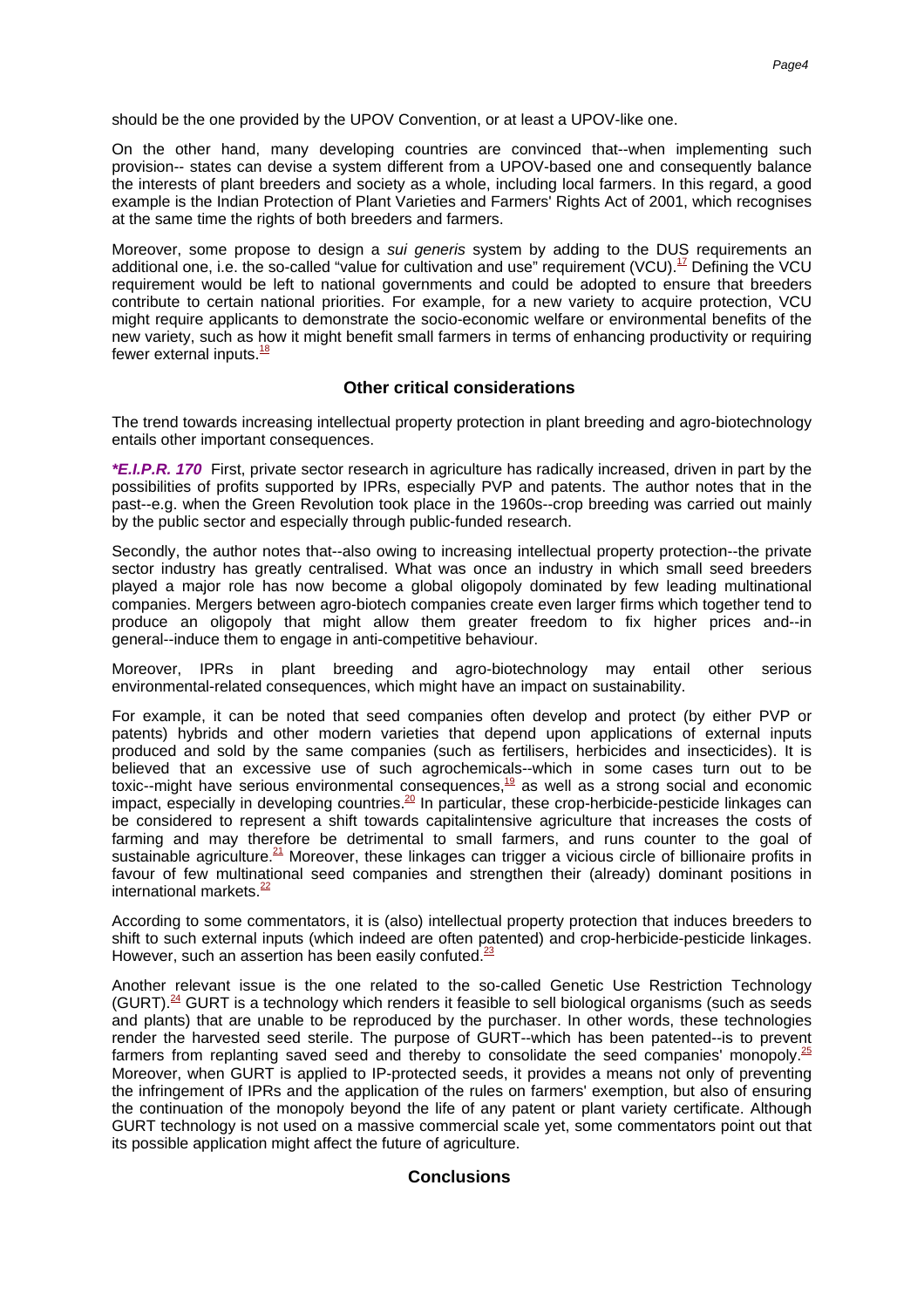We have seen that IPRs and agriculture--two subjects that once were not so related--are becoming increasingly intimate bedfellows.

In the last years, international standard-setting activities have begun to extend intellectual property protection to plant varieties and agro-biotechnological inventions, i.e. to subject-matter which--at least in many developing and least developed countries--has never been considered protectable through intellectual property law.

The UPOV Convention and the TRIPs Agreement are the results of the above-mentioned international standard-setting activities. Moreover, more and more developing and least developed countries (even the ones which have not adhered to UPOV) are entering into bilateral and regional free trade agreements with industrialised countries, such as the United States, these **\*E.I.P.R. 171** agreements binding the said countries either to adhere to UPOV '91 or to protect plant varieties through UPOVstyle rules.

As we have seen, the main purpose of intellectual property systems in crop breeding is stimulating the creation of new useful plants and crops, which can bring vast benefits to society at large: for example, genetically modified seeds--with their high productivity and enhanced resistance to diseases--might be a good response to malnutrition in the poor areas of the world.

However, it is important not to underestimate the social, economical and environmental impact of the regulation at issue, especially in developing and least developed countries[.](#page-6-19)<sup>26</sup> This is particularly true if we consider that in these states agricultural activities (which--until few years ago and in certain countries still today--have been carried out mainly by public institutions) are very relevant and socially sensitive, unlike what happens in industrialised countries, where only 5 per cent of the population is involved in crop breeding.

The above confirms that it is very important for the said countries to adopt intellectual property regimes that do not jeopardise the agriculture sector (which still represents their only development-oriented opportunity) and consequently take into consideration also the interests of small farmers and local communities (in this regard, the above-mentioned Indian Protection of Plant Varieties and Farmers' Rights Act of 2001 is a good example).

Moreover, states--in order to avoid the monopolisation of already existing genetic resources--should not legitimise misinterpretations of the above-mentioned UPOV rule, according to which PVP is granted also to varieties which are merely discovered and further developed. In addition, in order to protect farmers' interests, GURT should not be allowed and international treaties should specify and stress such a ban.

It is also very important to maintain the structure of international agro-industrial markets to be as competitive as possible, avoiding an exercise of IPRs which entails abusive behaviour and jeopardises the interest of consumers and farmer[s.](#page-6-20)<sup>27</sup> In this regard, national and regional antitrust authorities should intervene in order to prohibit and punish such behaviour. In that way, it is the author's opinion that there might be more chances to meet the above-mentioned UPOV goals, i.e. food security and availability, sustainable agriculture and protection of the environment and biodiversity.

Gianni, Origoni, Grippo & Partners, Milan; Ph.D. candidate in International and EU Law, University of Florence.

E.I.P.R. 2007, 29(5), 167-171

<span id="page-5-0"></span>[<sup>1.</sup>](#page--1-0) See World Bank, Agriculture and Rural Development Department, Intellectual Property Rights, Designing Regimes to Support Plant Breeding in Developing Countries, 2006, at pp.xiii and 1 (available at http://siteresources.worldbank.org).

<span id="page-5-1"></span>[<sup>2.</sup>](#page--1-0) ibid., p.2.

<span id="page-5-2"></span>[<sup>3.</sup>](#page--1-0) The acronym UPOV means "Union pour la Protection des Obtentions Végétales". The UPOV Convention was first signed in 1961 and subsequently revised in 1978 and 1991. UPOV is the Geneva-based international organisation which administers the said treaty.

<span id="page-5-3"></span>[<sup>4.</sup>](#page--1-0) As is known, the TRIPs Agreement was signed by all WTO member countries in 1994 and covers all types of intellectual property<br>including patents, copyright and trademarks. It requires IPRs to be protected in all WTO memb

<span id="page-5-4"></span>[<sup>5.</sup>](#page--1-0) See the 1999 GRAIN briefing Plant variety protection to feed Africa? Rhetoric versus reality (available at www.grain.org ).

<span id="page-5-5"></span>[<sup>6.</sup>](#page--1-0) See D. Leskien and M. Flitner, "Intellectual Property Rights and Plant Genetic Resources: Options for a Sui Generis System", IPGRI, Issues in Genetic Resources No.6, 1997, pp.51-52 (available at www.ipgri.cgiar.org ).